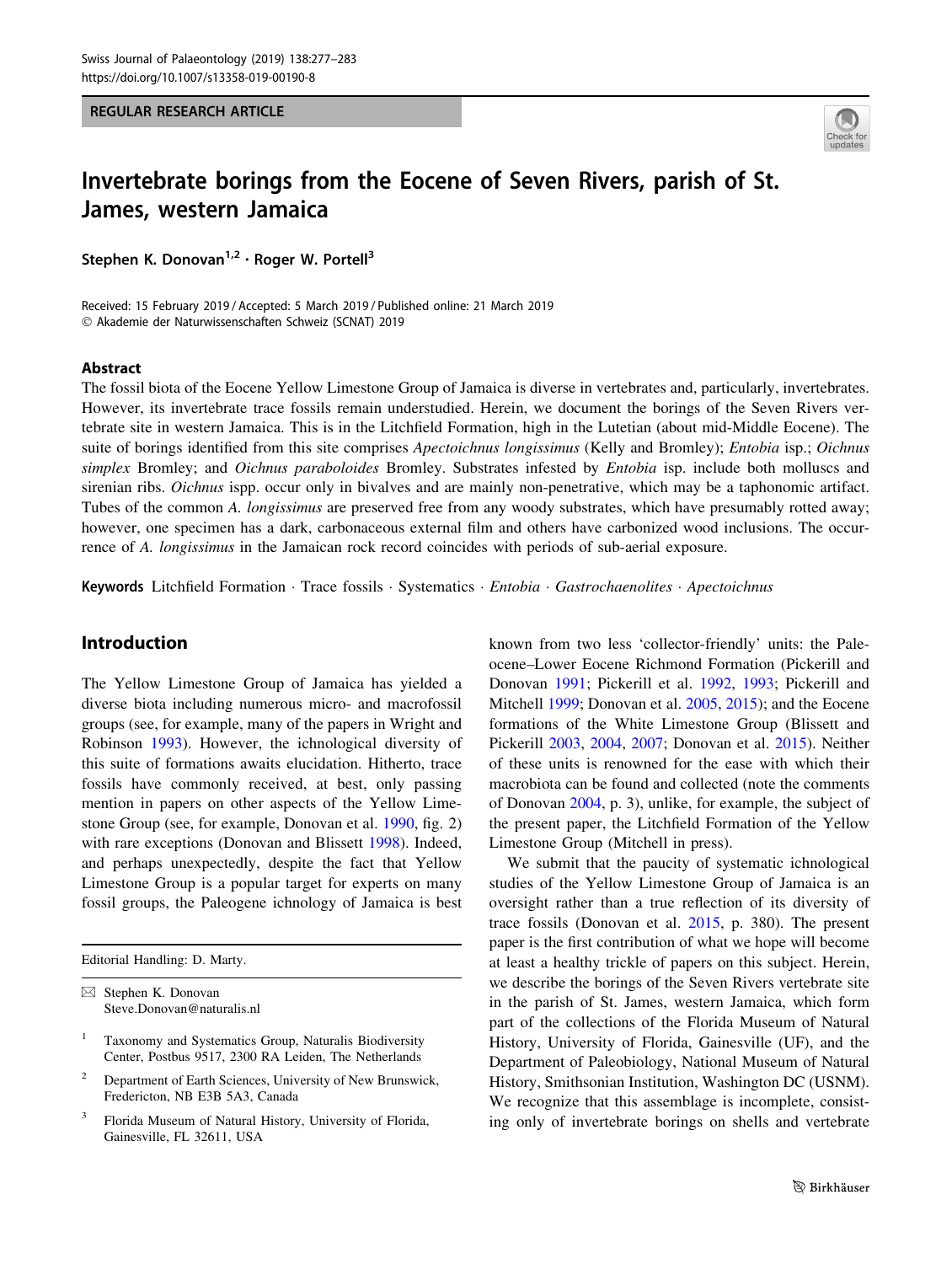bones, and specimens released from decomposed xylic substrates. The measured section of Mitchell (in press, fig. 3) demonstrates that these were associated with burrows made by invertebrates, namely Thalassinoides isp. and Ophiomorpha isp., and vertebrate trace fossils (crocodile coprolites).

## Locality and horizon

The Seven Rivers site in the parish of St James, western Jamaica, is the most important vertebrate site in the Paleogene of Jamaica (Domning et al. [1997;](#page-5-0) Domning [2001](#page-5-0); Portell et al. [2001;](#page-6-0) Donovan et al. [2007](#page-5-0)). It is situated at and around [NGR 5285 8810]; see the Jamaica metric edition 1:50,000 sheet #6, 'The Cockpit Country'. Mitchell (in press) provides GPS co-ordinates. The site itself is a man-made drainage ditch.

The site was discovered by the junior author in the early 1990s. At this time, it was shown as Cretaceous (Maastrichtian) on the provisional geological sheet (Bateson undated), but the discovery of sea cow ribs and diagnostic invertebrates demonstrated that it was undoubtedly within the outcrop of the Eocene Yellow Limestone Group. Remapping by Mitchell (in press, figs. 2–4) has shown conclusively that the Seven Rivers site is within the Litchfield Formation, Yellow Limestone Group. This is near the top of the Lutetian (about mid-Middle Eocene) and coeval with the other important vertebrate site of the Yellow Limestone Group, the Dump Limestone lenticle (Berg [1969](#page-4-0); Robinson [1969;](#page-6-0) Donovan et al. [1990](#page-5-0)).

# Systematic ichnology

Remarks Some of the images used herein first appeared in Donovan et al. ([2015,](#page-5-0) fig. 5) and were referred to derivation from ''… Donovan and Portell, in press …'' in the caption (p. 368 therein). This paper has been withdrawn from Domning and Portell (in press), revised and is now published herein.

Ichnogenus Entobia Bronn [1837](#page-5-0)

Type ichnospecies Entobia cretacea Portlock [1843,](#page-6-0) p. 360, by the subsequent designation of Häntzschel ([1962,](#page-5-0) p. W230), from the Campanian(?) of Magilligan, Co. Londonderry, Northern Ireland, UK (Bromley [1970,](#page-5-0) p. 78).

Diagnosis (Slightly modified after Bromley and D'Alessandro [1984,](#page-5-0) p. 238.) ''Boring in carbonate or phosphatic substrates comprising a single chamber or networks or boxworks of galleries connected to the surface by several or numerous apertures. Morphology changes

markedly with ontogeny. The galleries show progressive increase in diameter during growth; in some forms, inflation at more or less regular distances produces a system of closely interconnected chambers; in other forms, chamber development is restricted to only a brief ontogenetic stage; in still other forms, no cameration is developed. The surface of the boring bears a cuspate microsculpture that may be lost in gerontic specimens. Fine apophyses arise from all or most surfaces of the system.''

Remarks Unlike the body fossils of sponges, which remain rare throughout the fossil record of Jamaica and the Caribbean (Blissett et al. [2007](#page-5-0); Donovan and Stemann [2007](#page-5-0)), the borings of the family Clionaidae (Bromley [2004,](#page-5-0) p. 459)—that is, Entobia ispp.—are locally common and have been found at many horizons in the Jamaican Cenozoic (see, for example, Donovan and Blissett [1998](#page-5-0); Donovan et al. [2015\)](#page-5-0). The occurrence of common Entobia in sirenian ribs at Seven Rivers (Fig. [1](#page-2-0)a, b) has necessitated a minor revision of the original diagnosis to include such calcium carbonate/phosphatic substrates. However, it is debatable if substrate composition is a valid ichnotaxobase (Donovan and Pickerill [2002;](#page-5-0) Donovan [2018;](#page-5-0) Donovan and Ewin [2018;](#page-5-0) contra Höpner and Bertling [2017](#page-5-0)).

Entobia isp.

Figure [1](#page-2-0)a–c, g

[2015](#page-5-0) Entobia isp.; Donovan et al., p. 370, Table 2, Fig. 5a–c, e.

Material Four infested bivalves, UF 166613 and 166940 (both in Carolia jamaicensis Dall, [1898,](#page-5-0) valves; Fig. [1c](#page-2-0)), and UF 166635 and 166881 (both infesting ostreid valves). Two specimens, UF 166937 (Fig. [1](#page-2-0)g) and 166938, are preserved as infills of single chambers. Bored sirenian ribs, USNM 546140 to 546142 (Fig. [1](#page-2-0)a, b).

Horizons Specimens variously from beds 2 (UF 166940), 8 (UF 166613) and 18, particularly 18-C (UF 166881, 166937, 166938, USNM 546140 to 546142) of Mitchell (in press, fig. 3) and spoil (UF 166613).

Description External, and both external and internal (UF 166881) surfaces of valves and bones perforated by numerous, irregularly distributed, circular to elliptical holes of differing sizes (Fig. [1](#page-2-0)b, c). Specimens free of substrate are individual chambers (Fig. [1g](#page-2-0)), preserved as thin, smooth, infilled calcite lining to borings preserving small, sub-spherical main chambers with short (but incomplete) necks.

Remarks Specimens of Entobia isp. are apparent as perforations on the surfaces of bones (Fig. [1](#page-2-0)b) and bivalves (Fig. [1c](#page-2-0)). Note that the three specimens in which Entobia is recognized only on the external surface of the valve do not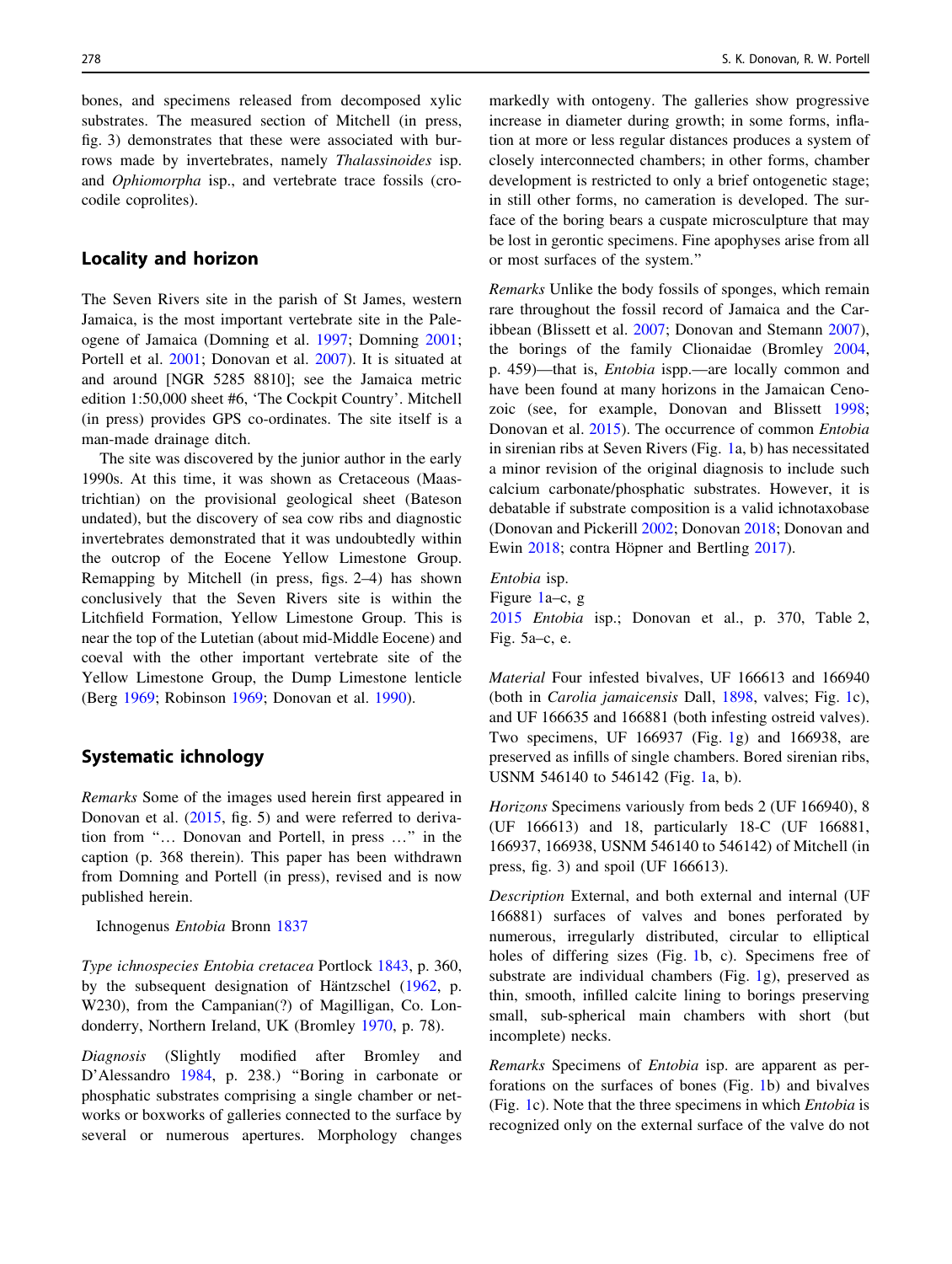<span id="page-2-0"></span>Fig. 1 Borings in biomineralized substrates from the Eocene of Seven Rivers, Jamaica (a–c, f, g after Donovan et al. [2015](#page-5-0), fig. 5a–e, respectively). a-c, g Entobia isp. a USNM 546142, rib fragment bored with some chambers infilled by white calcite. b USNM 546140, rib fragment showing apertures (right and left of center) and infilled chambers (left). c UF 166940, surface expression of a dense infestation in an ostreid; scale bar represents 50 mm. g UF 166937, calcite infill of a chamber. d–f Small round holes in shells, Oichnus ispp. d Oichnus paraboloides Bromley, UF 166840, nonpenetrative pit in Anomia. e Oichnus paraboloides Bromley, UF 166844, nonpenetrative pits in an ostreid. f Oichnus simplex Bromley, UF 166847, non-penetrative pit in an ostreid; scale bar represents 2 mm. Scale bars represent 10 mm unless stated otherwise



expose the inner surface; these are only seen on broken ribs. UF 166881 is a post-mortem infestation of an ostreid; the other bivalves may have been infested either in vivo or post-mortem.

The individual, infilled chambers liberated from, presumably, crumbling sirenian bones resemble the bivalve boring Gastrochaenolites orbicularis Kelly and Bromley, [1984,](#page-5-0) which has not been reported from the Antilles hitherto (Donovan and Hensley [2006,](#page-5-0) table 2). The small size and preservation free of a substrate are unusual. However, our original interpretation of these specimens, that they were produced by juvenile boring bivalves invading a relatively thin shelly, aragonitic substrate which was subsequently lost due to diagenesis, was erroneous. A collection of sirenian bones, mainly ribs and all from unit 18, shown to S.K.D. by Professor D.P. Domning (August 29, 2012), included several specimens that were densely infested by Entobia, preserved both as natural excavations and calcitic casts (Fig. 1a, b). Although unknown from Seven Rivers, Gastrochaenolites ispp. are a common component of the Cenozoic rock record of Jamaica (see, for example, Donovan et al. [2001;](#page-5-0) Donovan [2002](#page-5-0)) and the wider Antilles (Donovan and Hensley [2006](#page-5-0); Donovan et al. [2014](#page-5-0)).

Ichnogenus Oichnus Bromley [1981](#page-5-0)

### Type ichnospecies Oichnus simplex Bromley [1981](#page-5-0), p. 60, by original designation.

Diagnosis (After Donovan and Pickerill [2002](#page-5-0), p. 87.) ''Small, circular, subcircular, oval or rhomboidal holes or pits of biogenic origin in hard substrates, commonly perpendicular to subperpendicular to substrate surface. Excavation may pass directly through substrate as a penetration, most commonly where the substrate is a thin shell, or may end within the substrate as a shallow to moderately deep depression or short, subcylindrical pit, commonly with a depth:width ratio of  $\leq 1$ , with or without a central boss."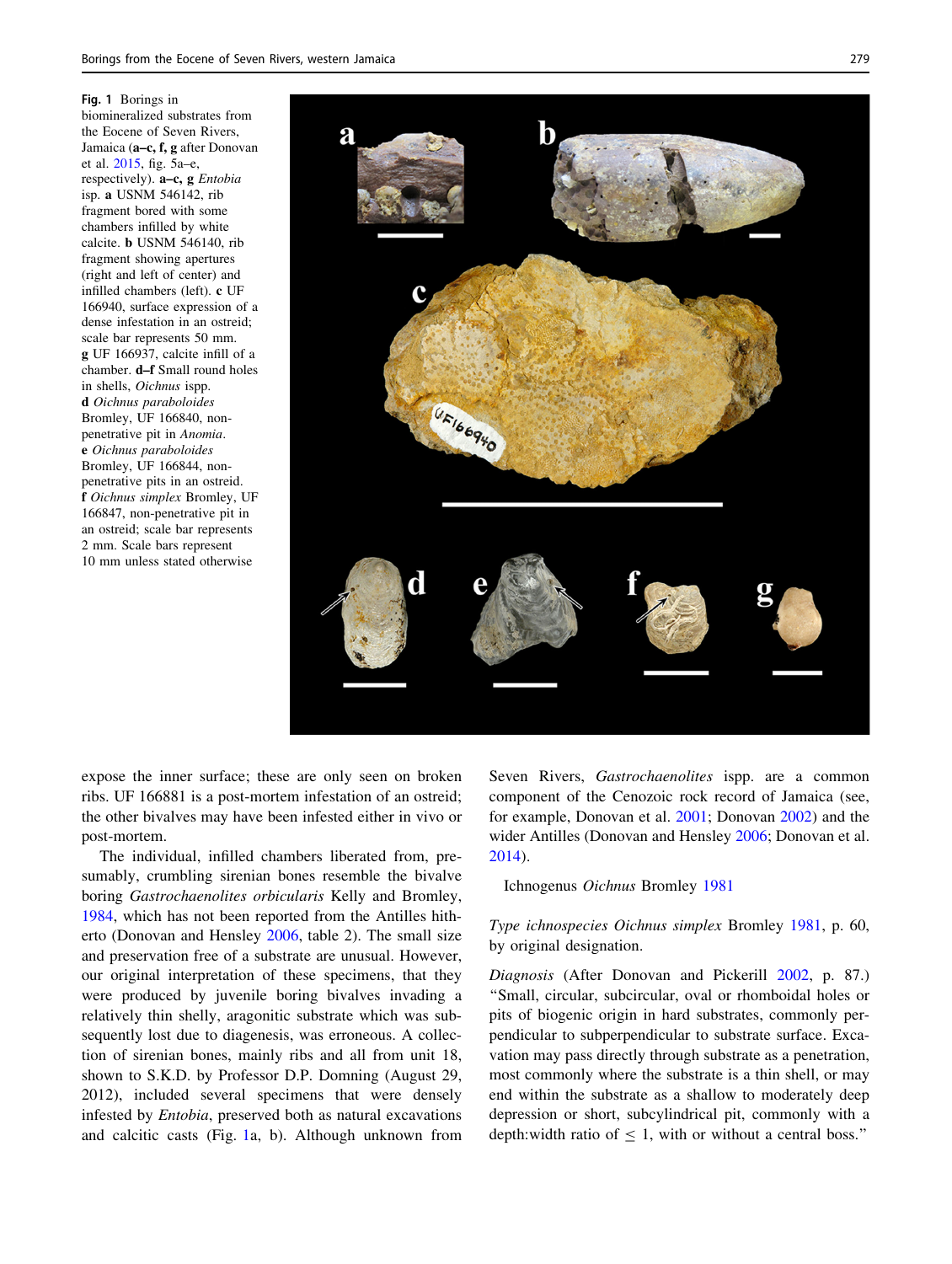<span id="page-3-0"></span>Remarks Oichnus ispp. are locally common in diverse shelly substrates of the Cenozoic of Jamaica (see, for example, Pickerill and Donovan [1998](#page-5-0); Donovan and Harper [2007](#page-5-0); Donovan et al. [2015\)](#page-5-0).

Oichnus simplex Bromley, [1981](#page-5-0) Figure [1f](#page-2-0) [2015](#page-5-0) Oichnus simplex Bromley; Donovan et al., p. 370, table 2, fig. 5d.

Material One specimen, UF 166847 (a non-penetrative pit in a valve of an ostreid; Fig. [1f](#page-2-0)).

Horizon Bed 18-C of Mitchell (in press, fig. 3).

Diagnosis (After Bromley [1981](#page-5-0), p. 60.) "Oichnus having a simple cylindrical or subcylindrical form, axis more or less perpendicular to the substrate surface. Where the substrate is not penetrated right through, the distal end is flattened hemispherical.''

Description Simple, small  $( $0.5$  mm), sub-rounded,$ incomplete hole with axis perpendicular to substrate and no countersunk edge.

Remarks This pit may represent failed predation by a muricid gastropod (see discussion in Pickerill and Donovan [1998,](#page-5-0) pp. 164–166). As muricids in this fauna are commonly large (see Portell in press), this tiny trace may have been bored by a juvenile. The valve is encrusted by calcareous worm tubes and a bryozoan (Fig. [1](#page-2-0)f).

Oichnus paraboloides Bromley, [1981](#page-5-0) Figure [1d](#page-2-0), e [2015](#page-5-0) Oichnus paraboloides Bromley; Donovan et al., p. 370, table 2.

Material UF 166840 (one non-penetrative pit in a valve of Anomia; Fig. [1](#page-2-0)d), 166841 (one penetrative borehole and a second incomplete borehole or pit in a valve of Anomia), 166844 (four non-penetrative pits in a valve of ostreid; Fig. [1](#page-2-0)e) and 166874 (three non-penetrative pits in a valve of Anomia).

Horizon All specimens are from bed 18-C of Mitchell (in press, fig. 3).

Diagnosis (After Bromley [1981](#page-5-0), p. 62.) "Oichnus having a spherical paraboloid form, truncated in those cases where the boring penetrates right through the substrate. Where it does not so penetrate, the paraboloid may be deformed by a slightly raised central boss.''

Description Small (largest specimen about 1 mm in diameter), paraboloid, rounded to elliptical, mainly incomplete holes with axis perpendicular to substrate. Outer edges countersunk.



Fig. 2 Infills of bivalve borings, Apectoichnus longissimus (Kelly and Bromley), released from rotted xylic substrates from the Eocene of Seven Rivers, Jamaica. a UF 166582. b UF 166596. c UF 166597 (after Donovan et al. [2015](#page-5-0), fig. 5f). Scale bars represent 50 mm

Remarks These pits and the complete borehole may represent examples of failed and successful predation, respectively, by naticid gastropods (see discussion in Pickerill and Donovan [1998](#page-5-0), pp. 164–166). Naticids in this fauna are commonly small, as are O. paraboloides (see Portell in press). Why so many of these pits should be nonpenetrative in such a thin shell as Anomia is unknown. However, the one borehole is cut by a crack in the valve which links to the second pit in this specimen. It may be that successful predation reduces the chance of preservation by mechanically weakening the valve (Roy et al. [1994](#page-6-0); Pickerill et al. [2002](#page-6-0), pp. 115–116).

Ichnogenus Apectoichnus Donovan [2018](#page-5-0)

Type ichnospecies Teredolites longissimus Kelly and Bromley [1984,](#page-5-0) pp. 804, 806, text-figs. 9b, 11, by original designation (Donovan [2018](#page-5-0), p. 96) from the Aptian (Lower Cretaceous) of Kent, south-east England.

Diagnosis (After Donovan [2018](#page-5-0), p. 96.) ''Elongate borings, commonly circular in section, smooth-sided, straight or sinuous to contorted and intertwined, with or without a calcareous lining. The boring may change direction and cause a constriction of the tube, but tubes are commonly of more or less constant diameter. May be solitary or gregarious.''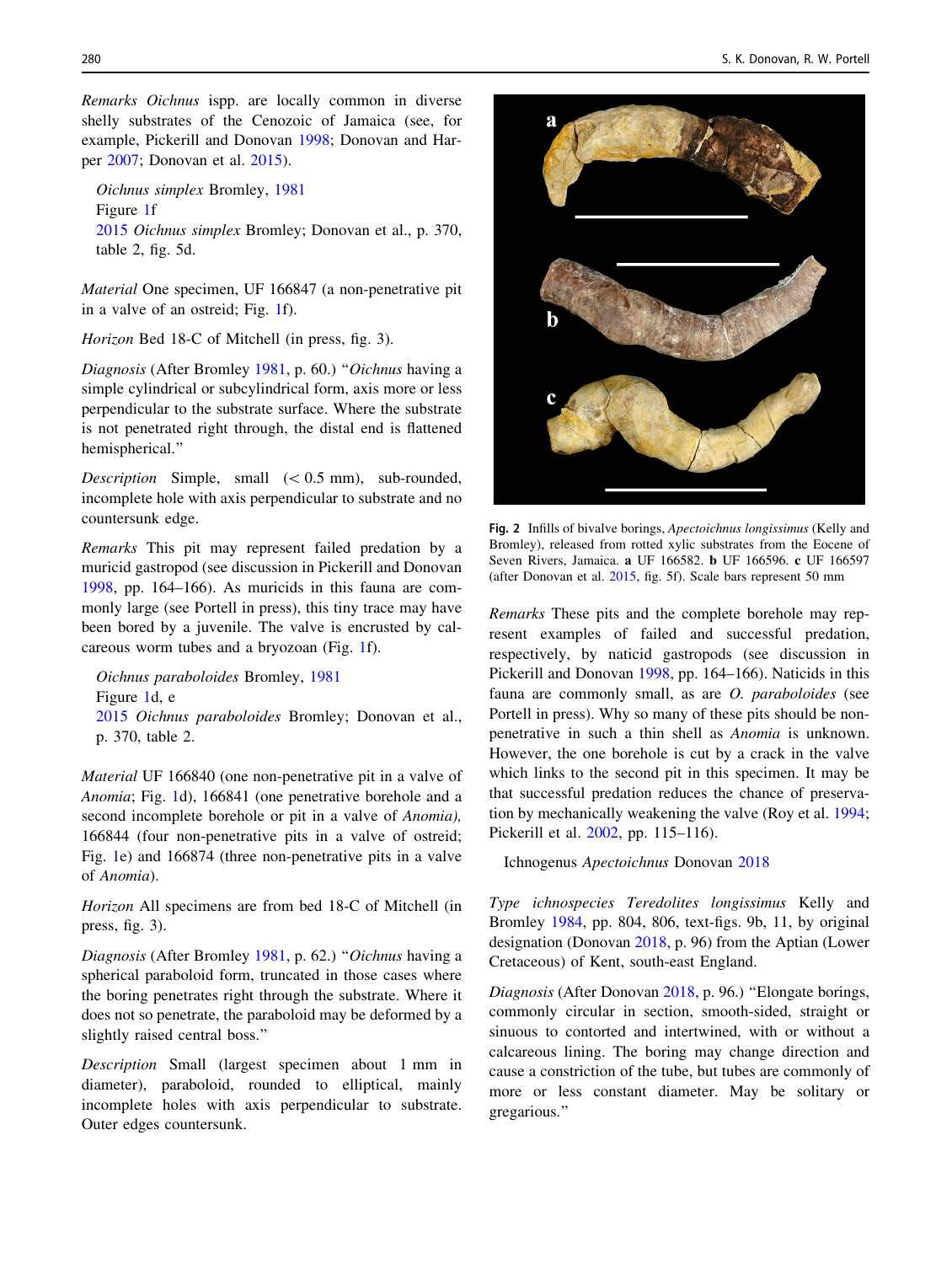<span id="page-4-0"></span>Remarks In Jamaica, Apectoichnus longissimus has been recognized hitherto (as Teredolites longissimus) from the Upper Pliocene turbidites of the Bowden Member including its basal unit, the Bowden shell bed (Pickerill et al. [1996;](#page-6-0) Donovan et al. [1998](#page-5-0)). The Bowden Member contains allochthonous examples of A. longissimus, preserved within their host xylic substrates. Apectoichnus longissimus is preserved as short lengths of isolated calcite tubes in the Bowden shell bed. Preservation of A. longissimus elsewhere in the Cenozoic of the Antilles shows a range of taphonomic expressions (for example, Pickerill et al. [2003](#page-6-0); Donovan [2014\)](#page-5-0).

Apectoichnus longissimus (Kelly and Bromley [1984\)](#page-5-0) Figure [2](#page-3-0)

[2015](#page-5-0) Teredolites longissimus Kelly and Bromley; Donovan et al., p. 370, table 2, fig. 5f.

Material Thirty-three specimens, UF 166565-166566, 166570, 166572–166573, 166577–166582, 166584–166585, 166587–166591, 166593, 166595–166597, 166599–166600, 166602, 166605, 166607, 166719–166724 (Fig. [2\)](#page-3-0). Some of these numbers may refer to two fragments of the same tube that it has not been possible to reconstruct.

Horizon All specimens are from bed 8 of Mitchell (in press, fig. 3).

Diagnosis As for the ichnogenus.

Description Cylindrical, unbranched, gray (when clean) calcite tubes, never complete, but some are of considerable length  $(100 + mm)$ . Tubes more or less tapering gently distally, although some specimens show apparently proximal contractions. Tube section rounded, commonly circular. Tubes sinuous to highly contorted, only straight over short distances. Distal termination either conical or bulbous. Geniculations of tubes uncommonly swollen. Tubes commonly infilled with sedimentary rock, rarely with woody inclusions; although sedimentary rock has dropped out of some specimens, the internal walls are invariably masked by adhering mudrock.

Growth lines on outside of tube perpendicular to long axis, formed by a cone-in-cone arrangement of successive layers. Walls up to 40% of tube diameter proximally, the concentric arrangement of layers apparent on broken ends. Walls commonly thicken proximally, although the base of some specimens may be particularly thick.

Remarks These specimens are not immediately apparent as Apectoichnus. None of them is preserved in a woody substrate, although UF 166582 has, in part, a dark carbonaceous external film that is suggestive of a xylic origin

and other specimens include carbonized woody inclusions (including UF 166570, 166593). They are interpreted as A. longissimus tubes that were released into the sediment after their enclosing woody substrates rotted away. Particularly, some of the convoluted tubes are reminiscent of the type series (Kelly and Bromley [1984](#page-5-0), text-fig. 11) and other, closely packed associations of this species (see, for example, Savrda and Smith [1996](#page-6-0), fig. 1; Savrda et al. [2005,](#page-6-0) fig. 5).

#### **Discussion**

The small suite of trace fossils described above provides limited palaeoecological information about the Seven Rivers site. Because of its pseudoplanktonic lifestyle, A. longissimus is an archetypal facies-crossing trace fossil. However, it is the commonest trace fossil in this assemblage, which may have been a function of Jamaica's proximity to the Yucatán Peninsula of Mexico and its shoreline at this time (Domning et al. [1997](#page-5-0); Donovan et al. [2007](#page-5-0)). As the Caribbean Plate ground its way east, Jamaica became completely submerged (Draper [1987](#page-5-0)) and far distant from any landmass. It was only after renewed tectonic activity had raised the Jamaican landmass above sea level that Apectoichnus was again found in the Jamaican rock record (Pickerill et al. [1996](#page-6-0); Donovan et al. [1998\)](#page-5-0). Thus, a nearby coastline is apparently a decisive factor determining the presence of *Apectoichnus* in the rock record of Jamaica. In contrast, Entobia and Gastrochaenolites Leymerie, [1842](#page-5-0) are typical ichnofossils in a wide range of shallowwater, open-marine settings.

Acknowledgements Of the many colleagues who contributed to our fieldwork at Seven Rivers, in the present context we emphasize the zeal of the late H.L. (Hal) Dixon for collecting invertebrate body and trace fossils. We offer special thanks to Professor Simon F. Mitchell (University of the West Indies, Mona) for providing a pre-print of his paper. The supportive reviews of Drs John W.M. Jagt (Natuurhistorisch Museum Maastricht, The Netherlands) and Donovan J. Blissett (University of the West Indies, Mona) are gratefully acknowledged.

### References

Bateson, J.H. (undated). Montego Bay. Jamaica, 1:50,000, Geological Sheet 3 (provisional). Government of Jamaica, Kingston.

- Berg, D. E. (1969). Charactosuchus kugleri, eine neue Krokodilart aus dem Eozän von Jamaica. Eclogae Geologicae Helvetiae, 62, 731–735.
- Blissett, D. J., & Pickerill, R. K. (2003). Soft-sediment ichnotaxa from the Eocene-Miocene White Limestone Group, Jamaica, West Indies. Scripta Geologica, 127, 341–378.
- Blissett, D. J., & Pickerill, R. K. (2004). Observations on macroborings from the White Limestone Group of Jamaica. Cainozoic Research, 3(for 2003), 167–187.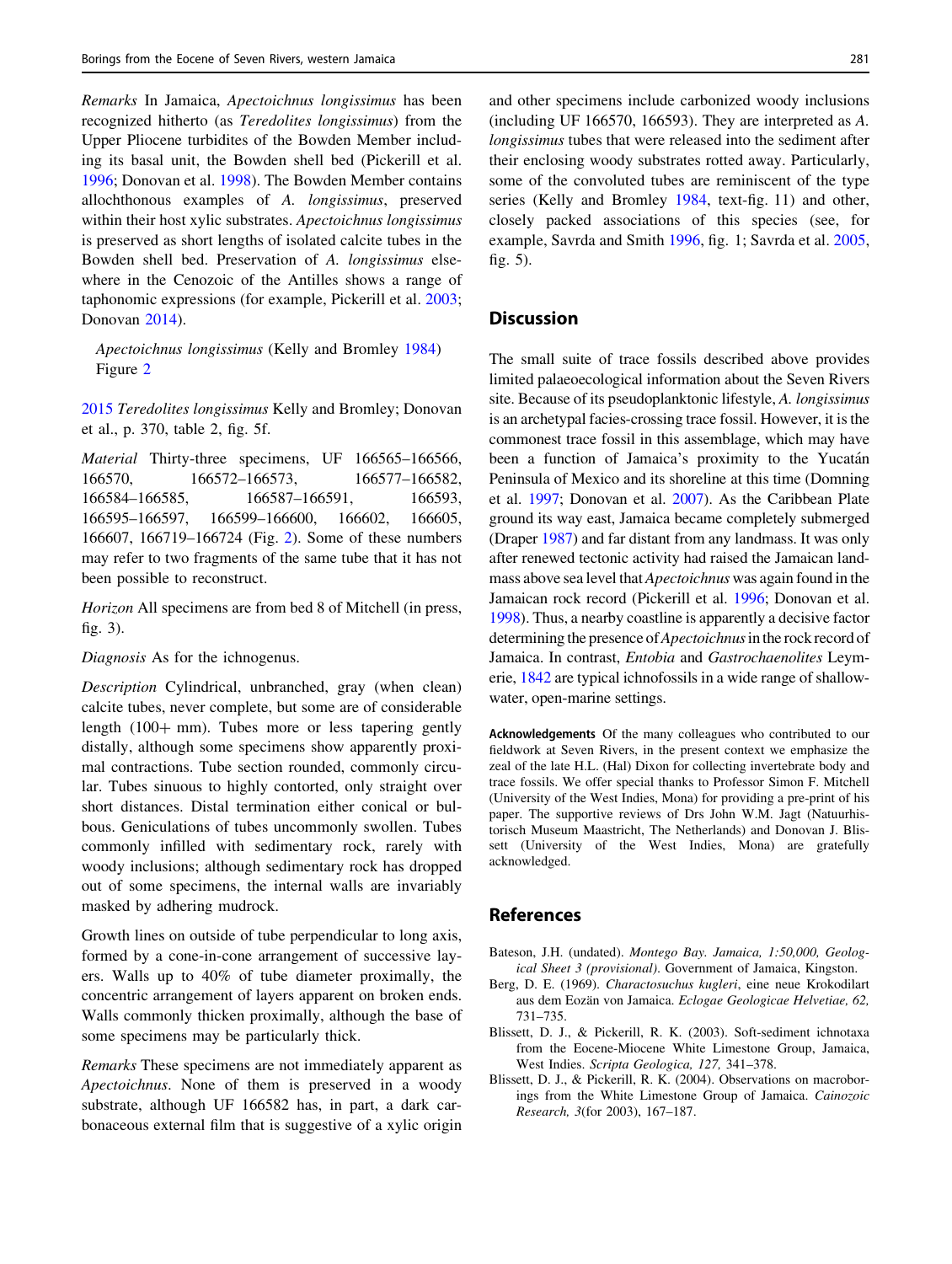- <span id="page-5-0"></span>Blissett, D. J., & Pickerill, R. K. (2007). Systematic ichnology of microborings from the Cenozoic White Limestone Group, Jamaica, West Indies. Scripta Geologica, 134, 77–108.
- Blissett, D. J., Pickerill, R. K., & Rigby, J. K. (2007). A new species of boring sponge from the White Limestone Group, Jamaica. Caribbean Journal of Science, 42, 246–250.
- Bromley, R.G. (1970). Borings as trace fossils and Entobia cretacea Portlock, as an example. In T.P. Crimes, & J C. Harper (Eds), Trace fossils. Geological Journal Special Issue (vol. 3, pp. 49–90).
- Bromley, R. G. (1981). Concepts in ichnotaxonomy illustrated by small round holes in shells. Acta Geológica Hispánica, 16, 55–64.
- Bromley, R.G. (2004). A stratigraphy of marine bioerosion. In D. McIlroy (Ed.), The application of ichnology to palaeoenvironmental and stratigraphic analysis. Geological Society, London, Special Publication (vol. 228, pp. 455–479).
- Bromley, R. G., & d'Alessandro, A. (1984). The ichnogenus Entobia from the Miocene, Pliocene and Pleistocene of southern Italy. Rivista Italiana di Paleontologia e Stratigrafia, 90, 227–296.
- Bronn, H. G. (1837-1838). Lethaea geognostica. 2. Die Kreide und Molassen. Stuttgart: Schweizerbart (pp. 545–1350). [Not seen].
- Dall, W. H. (1898). Contributions to the Tertiary fauna of Florida with especial reference to the Miocene Silex-beds of Tampa and the Pliocene beds of the Caloosahatchie River including in many cases a complete revision of the generic groups treated of and their American Tertiary species. Part IV. Prionodesmacea (Nucula to Julia) and Teleodesmacea (Teredo to Ervilia). Transactions of the Wagner Free Institute of Science of Philadelphia, 3, 571–947.
- Domning, D. P. (2001). The earliest known fully quadrupedal sirenian. Nature, 413, 625–627.
- Domning, D. P., Emry, R. J., Portell, R. W., Donovan, S. K., & Schindler, K. S. (1997). Oldest West Indian land mammal: rhinoceratoid ungulate from the Eocene of Jamaica. Journal of Vertebrate Paleontology, 17, 638–641.
- Domning, D. P., & Portell, R. W. (Eds.) (in press). The Eocene fossil site of Seven Rivers, Jamaica: Geology, paleontology, and evolutionary and biogeographic implications. Heidelberg: Springer.
- Donovan, S. K. (2002). A new ichnospecies of Gastrochaenolites Leymerie from the Pleistocene Port Morant Formation of southeast Jamaica and the taphonomy of calcareous linings in clavate borings. Ichnos, 9, 61–66.
- Donovan, S. K. (2004). Editor's preface. In S. K. Donovan (Ed.), The Mid-Cainozoic White Limestone Group of Jamaica. Cainozoic Research (for 2003), 3–4.
- Donovan, S. K. (2014). The trace fossil Teredolites longissimus Kelly and Bromley, 1984, from the Eocene of Curaçao. Caribbean Journal of Science, 47(for 2013), 181–185.
- Donovan, S. K. (2018). A new ichnogenus for Teredolites longissimus Kelly and Bromley. Swiss Journal of Palaeontology, 137, 95–98.
- Donovan, S. K., & Blissett, D. J. (1998). Palaeoecology of the giant Eocene gastropod Campanile. Eclogae Geologicae Helvetiae, 91, 453–456.
- Donovan, S. K., Blissett, D. J., & Currant, A. P. (2001). Trace fossils of the Lower Pleistocene Manchioneal Formation of eastern Jamaica. Caribbean Journal of Science, 37, 292–295.
- Donovan, S. K., Blissett, D. J., & Pickerill, R. K. (2015). Jamaican Cenozoic ichnology: Review and prospectus. Geological Journal, 50, 364–382.
- Donovan, S. K., Domning, D. P., Garcia, F. A., & Dixon, H. L. (1990). A bone bed from the Eocene of Jamaica. Journal of Paleontology, 64, 660–662.
- Donovan, S. K., & Ewin, T. A. M. (2018). Substrate is a poor ichnotaxobase: a new demonstration. Swiss Journal of Palaeontology, 137, 103–107.
- Donovan, S. K., & Harper, D. A. T. (2007). Rare borings in Pleistocene brachiopods from Jamaica and Barbados. Caribbean Journal of Science, 43, 59–64.
- Donovan, S. K., Harper, D. A. T., Portell, R. W., & Renema, W. (2014). Neoichnology and implications for stratigraphy of reworked Upper Oligocene oysters, Antigua, West Indies. Proceedings of the Geologists' Association, 125, 99–106.
- Donovan, S. K., & Hensley, C. (2006). Gastrochaenolites Leymerie in the Cenozoic of the Antillean region. Ichnos, 13, 11–19.
- Donovan, S.K., Paul, C.R.C., & Littlewood, D.T.J. (1998). A brief review of the benthic Mollusca of the Bowden shell bed, southeast Jamaica. In S.K. Donovan (Ed.), The Mid-Cainozoic White Limestone Group of Jamaica. Contributions to Tertiary and Quaternary Geology (vol. 35, pp. 85–93).
- Donovan, S. K., & Pickerill, R. K. (2002). Pattern versus process or informative versus uninformative ichnotaxonomy: Reply to Todd and Palmer. Ichnos, 9, 85–87.
- Donovan, S. K., Portell, R. W., & Domning, D. P. (2007). Contrasting patterns and mechanisms of extinction during the Eocene-Oligocene transition in Jamaica. In W. Renema (Ed.), Biogeography, time and place: Distributions, barriers and islands (pp. 247–273). Dordrecht: Springer.
- Donovan, S. K., Renema, W., & Pickerill, R. K. (2005). The ichnofossil Scolicia prisca de Quatrefages from the Paleogene of eastern Jamaica and fossil echinoids of the Richmond Formation. Caribbean Journal of Science, 41, 876–881.
- Donovan, S. K., & Stemann, T. A. (2007). Where have all the sponges gone? The significance of spicules from the Upper Pliocene Hopegate Formation of Jamaica. Caribbean Journal of Science, 42(for 2006), 239–243.
- Draper, G. (1987). A revised tectonic model for the evolution of Jamaica. In R. Ahmad (Ed.), Proceedings of a workshop on the status of Jamaican geology. Journal of the Geological Society of Jamaica, Special Issue 10, (151–169).
- Häntzschel, W. (1962). Trace fossils and Problematica. In R. C. Moore (Ed.), Treatise on Invertebrate Paleontology, Part W, Miscellanea (pp. W177–W245). New York: Geological Society of America and University of Kansas.
- Höpner, S., & Bertling, M. (2017). Holes in bones: Ichnotaxonomy of bone borings. Ichnos, 24, 259–282.
- Kelly, S. R. A., & Bromley, R. G. (1984). Ichnological nomenclature of clavate borings. Palaeontology, 27, 793–807.
- Leymerie, A. (1842). Suite de mémoire sur le terrain Crétacé du département de l'Aube. Mémoires de la Société Géologique de France, 5, 1–34.
- Mitchell, S.F. (in press). Geology of the Seven Rivers sea cow site. In D.P. Domning, & R.W. Portell (Eds.), The Eocene fossil site of Seven Rivers, Jamaica: Geology, paleontology, and evolutionary and biogeographic implications. Heidelberg: Springer.
- Pickerill, R. K., & Donovan, S. K. (1991). Observations on the ichnology of the Richmond Formation of eastern Jamaica. Journal of the Geological Society of Jamaica, 28, 19–35.
- Pickerill, R.K., & Donovan, S.K. (1998). Ichnology of the Pliocene Bowden shell bed, southeast Jamaica. In S.K. Donovan (Ed.), The Mid-Cainozoic White Limestone Group of Jamaica. Contributions to Tertiary and Quaternary Geology (vol. 35, pp. 161–175).
- Pickerill, R. K., Donovan, S. K., & Dixon, H. L. (1992). The Richmond Formation of eastern Jamaica revisited—Further ichnological observations. Caribbean Journal of Science, 28, 89–98.
- Pickerill, R. K., Donovan, S. K., Doyle, E. N., & Dixon, H. L. (1993). Ichnology of the Paleogene Richmond Formation of eastern Jamaica—The final chapter? Atlantic Geology, 29, 61–67.